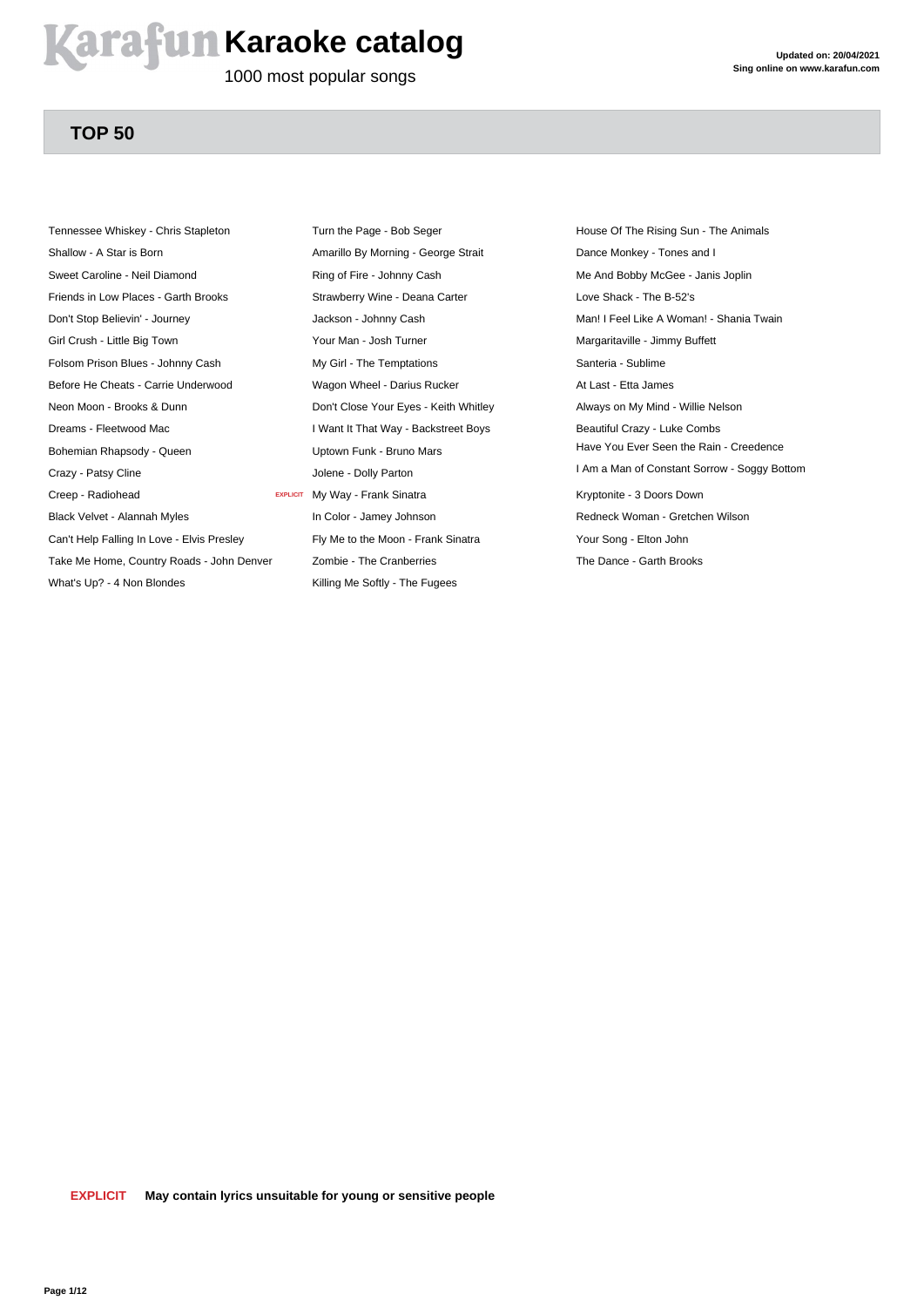| 2Pac                                |                      |                 |
|-------------------------------------|----------------------|-----------------|
| California Love                     | <b>EXPLICIT DUET</b> |                 |
| <b>3 Doors Down</b>                 |                      |                 |
| Kryptonite                          |                      |                 |
| Here Without You                    |                      |                 |
| <b>4 Non Blondes</b>                |                      |                 |
| What's Up?                          |                      |                 |
| A Great Big World                   |                      |                 |
| Say Something                       |                      | <b>DUET</b>     |
| A Star is Born                      |                      |                 |
| Shallow                             |                      | <b>DUET</b>     |
| Always Remember Us This Way         |                      |                 |
| a-ha                                |                      |                 |
| Take On Me                          |                      |                 |
| <b>ABBA</b>                         |                      |                 |
| Dancing Queen                       |                      |                 |
| Mamma Mia                           |                      |                 |
| AC/DC                               |                      |                 |
| You Shook Me All Night Long         |                      |                 |
| Highway to Hell                     |                      |                 |
| <b>Big Balls</b>                    |                      |                 |
| T.N.T                               |                      |                 |
| Thunderstruck                       |                      |                 |
| Adele                               |                      |                 |
|                                     |                      |                 |
| Make You Feel My Love               |                      |                 |
| Someone Like You                    |                      |                 |
| Rolling in the Deep                 |                      |                 |
| Hello                               |                      |                 |
| When We Were Young                  |                      |                 |
| One and Only                        |                      |                 |
| Set Fire to the Rain                |                      |                 |
| Aerosmith                           |                      |                 |
| I Don't Want to Miss a Thing        |                      |                 |
| Dream On                            |                      |                 |
| Afroman                             |                      |                 |
| Crazy Rap                           |                      | <b>EXPLICIT</b> |
| Because I Got High                  |                      | <b>EXPLICIT</b> |
| AJR                                 |                      |                 |
| Bang!                               |                      |                 |
| Al Green                            |                      |                 |
| Let's Stay Together                 |                      |                 |
| Alabama                             |                      |                 |
| <b>Dixieland Delight</b>            |                      |                 |
| <b>Mountain Music</b>               |                      |                 |
| Feels So Right                      |                      |                 |
| Lady Down on Love                   |                      |                 |
| Aladdin (1992 film)                 |                      |                 |
| A Whole New World (Aladdin's Theme) |                      | <b>DUET</b>     |
| A Whole New World                   |                      | <b>DUET</b>     |
| Alan Jackson                        |                      |                 |

Remember When

Don't Rock The Jukebox Chattahoochee The Blues Man It's Five O'Clock Somewhere Livin' On Love Midnight In Montgomery **Alanis Morissette** You Oughta Know **EXPLICIT** Ironic Hand In My Pocket Uninvited **Alannah Myles** Black Velvet **Alexandra Burke** Hallelujah **Alice in Chains** Rooster Man In The Box **EXPLICIT** Nutshell **Alicia Keys** If I Ain't Got You Girl On Fire (Main Version) **Alison Krauss** When You Say Nothing at All **America** Sister Golden Hair **Amy Winehouse** Valerie You Know I'm No Good Back to Black **EXPLICIT** Rehab **Andra Day** Rise Up **Anne Murray** Could I Have This Dance **Aqua** Barbie Girl **DUET Aretha Franklin** Respect Chain of Fools **Ashley McBryde** One Night Standards **Audioslave** Like a Stone **Backstreet Boys** I Want It That Way Everybody (Backstreet's Back)

**Bad Wolves** Zombie **Barry White**

You're The First, The Last, My Everything

| Ben E. King                  |                 |
|------------------------------|-----------------|
| Stand by Me                  |                 |
| <b>Bette Midler</b>          |                 |
| The Rose                     |                 |
| Wind Beneath My Wings        |                 |
| <b>Beyoncé</b>               |                 |
| Halo                         |                 |
| Big & Rich                   |                 |
| Save a Horse, Ride a Cowboy  | <b>DUET</b>     |
| <b>Bill Withers</b>          |                 |
| Ain't No Sunshine            |                 |
| Lean on Me                   |                 |
| Just the Two of Us           |                 |
| Lovely Day                   |                 |
| <b>Billie Eilish</b>         |                 |
| <b>Bad Guy</b>               |                 |
| Ocean Eyes                   |                 |
| <b>Billy Currington</b>      |                 |
| People Are Crazy             |                 |
| <b>Good Directions</b>       |                 |
| Pretty Good At Drinkin' Beer |                 |
| <b>Billy Idol</b>            |                 |
| <b>Rebel Yell</b>            |                 |
| White Wedding                |                 |
| <b>Billy Ray Cyrus</b>       |                 |
| Achy Breaky Heart            |                 |
| <b>Black Eyed Peas</b>       |                 |
| My Humps                     |                 |
| <b>Black Sabbath</b>         |                 |
| War Pigs                     |                 |
| <b>Blackstreet</b>           |                 |
| No Diggity                   | <b>EXPLICIT</b> |
| <b>Blake Shelton</b>         |                 |
| Ol' Red                      |                 |
| God's Country                |                 |
| Austin                       |                 |
| <b>Blind Melon</b>           |                 |
| No Rain                      |                 |
| <b>Blink-182</b>             |                 |
| All The Small Things         |                 |
| I Miss You                   |                 |
| <b>Blondie</b>               |                 |
| One Way or Another           |                 |
| <b>Blue Swede</b>            |                 |
| Hooked On A Feeling          |                 |
| <b>Bob Marley</b>            |                 |
| <b>Three Little Birds</b>    |                 |
| <b>Bob Seger</b>             |                 |
| Turn the Page                |                 |
| Old Time Rock & Roll         |                 |
| Against The Wind             |                 |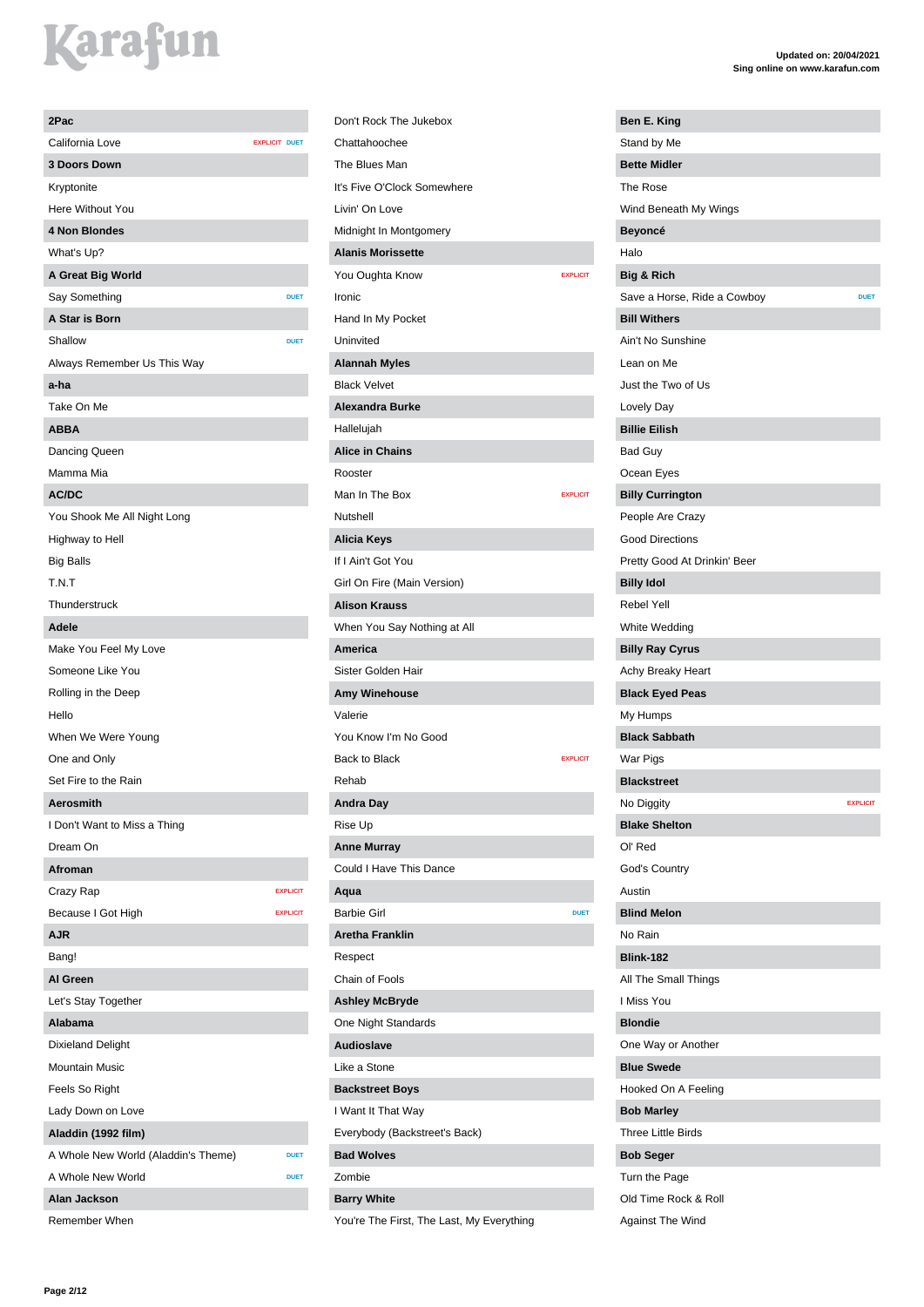| <b>Night Moves</b>                |                 |
|-----------------------------------|-----------------|
| <b>Bobby Caldwell</b>             |                 |
| What You Won't Do For Love        |                 |
| <b>Bobby Darin</b>                |                 |
| Mack The Knife                    |                 |
| Beyond the Sea                    |                 |
| Dream Lover                       |                 |
| <b>Bobby Day</b>                  |                 |
| Rockin' Robin                     |                 |
| <b>Bon Jovi</b>                   |                 |
| Wanted Dead or Alive              |                 |
| Livin' on a Prayer                |                 |
| You Give Love a Bad Name          |                 |
| It's My Life                      |                 |
| <b>Bed of Roses</b>               |                 |
| <b>Bonnie Raitt</b>               |                 |
| Something to Talk About           |                 |
| I Can't Make You Love Me          |                 |
| Angel from Montgomery             |                 |
| <b>Bonnie Tyler</b>               |                 |
| Total Eclipse of the Heart        |                 |
| It's A Heartache                  |                 |
| <b>Bowling for Soup</b>           |                 |
| 1985                              |                 |
| <b>Brad Paisley</b>               |                 |
| <b>Whiskey Lullaby</b>            | <b>DUET</b>     |
| I'm Gonna Miss Her                |                 |
| <b>Brett Young</b>                |                 |
| In Case You Didn't Know           |                 |
| Mercy                             |                 |
| <b>Britney Spears</b>             |                 |
| Baby One More Time                |                 |
| Toxic                             |                 |
| Oops! I Did It Again              |                 |
| <b>Brooks &amp; Dunn</b>          |                 |
| Neon Moon                         |                 |
| Boot Scootin' Boogie              |                 |
| <b>Believe</b>                    |                 |
| <b>Bruce Springsteen</b>          |                 |
| I'm on Fire                       |                 |
| <b>Bruno Mars</b>                 |                 |
| Uptown Funk                       |                 |
| When I Was Your Man               |                 |
| 24K Magic                         | <b>EXPLICIT</b> |
| Just the Way You Are              |                 |
| Grenade                           |                 |
| <b>Bryan Adams</b>                |                 |
| Summer of '69                     |                 |
| (Everything I Do) I Do It For You |                 |
| <b>Buckcherry</b>                 |                 |
| Crazy Bitch                       | <b>EXPLICIT</b> |

| <b>Buffalo Springfield</b>   |                      |
|------------------------------|----------------------|
| For What It's Worth          |                      |
| <b>Bush</b>                  |                      |
| Glycerine                    |                      |
| <b>Cage The Elephant</b>     |                      |
| Ain't No Rest for the Wicked |                      |
| <b>Calum Scott</b>           |                      |
| Dancing on My Own            |                      |
| You Are the Reason           |                      |
| Cam                          |                      |
| Burning House                |                      |
| Cardi B                      |                      |
| <b>WAP</b>                   | <b>EXPLICIT DUET</b> |
| Up                           | <b>EXPLICIT</b>      |
| <b>Bodak Yellow</b>          | <b>EXPLICIT</b>      |
| <b>Carly Rae Jepsen</b>      |                      |
| Call Me Maybe                |                      |
| <b>Carly Simon</b>           |                      |
| You're So Vain               |                      |
| <b>Carole King</b>           |                      |
| It's Too Late                |                      |
| <b>Carrie Underwood</b>      |                      |
| <b>Before He Cheats</b>      |                      |
| Cee Lo Green                 |                      |
| F**k You                     | <b>EXPLICIT</b>      |
| <b>Charley Pride</b>         |                      |
| Kiss an Angel Good Mornin'   |                      |
| <b>Charlie Rich</b>          |                      |
| <b>Behind Closed Doors</b>   |                      |
| Cher                         |                      |
| Believe                      |                      |
| If I Could Turn Back Time    |                      |
| Chicago (film)               |                      |
| All That Jazz                |                      |
| <b>Chris De Burgh</b>        |                      |
| The Lady In Red              |                      |
| <b>Chris Janson</b>          |                      |
| Buy Me A Boat                |                      |
| <b>Chris Stapleton</b>       |                      |
| Tennessee Whiskey            |                      |
| <b>Starting Over</b>         |                      |
| Whiskey And You              |                      |
| Fire Away                    |                      |
| <b>Broken Halos</b>          |                      |
| I Hope You Dance             |                      |
| <b>Chris Young</b>           |                      |
| Gettin' You Home             |                      |
| <b>Christina Perri</b>       |                      |
| A Thousand Years             |                      |
| Jar Of Hearts                |                      |
| <b>Chuck Berry</b>           |                      |
|                              |                      |

| Johnny B. Goode                     |                 |
|-------------------------------------|-----------------|
| <b>Clarence Carter</b>              |                 |
| Strokin'                            | <b>EXPLICIT</b> |
| <b>Clint Black</b>                  |                 |
| Killin' Time                        |                 |
| <b>Cody Jinks</b>                   |                 |
| <b>Hippies &amp; Cowboys</b>        |                 |
| <b>Cody Johnson</b>                 |                 |
| Nothin' on You                      |                 |
| Coldplay                            |                 |
| Yellow                              |                 |
| <b>The Scientist</b>                |                 |
| <b>Confederate Railroad</b>         |                 |
| <b>Trashy Women</b>                 |                 |
| <b>Conway Twitty</b>                |                 |
| It's Only Make Believe              |                 |
| Hello Darlin'                       |                 |
| Slow Hand                           |                 |
| <b>Tight Fittin' Jeans</b>          |                 |
| I'd Love to Lay You Down            |                 |
| Coolio                              |                 |
| Gangsta's Paradise                  |                 |
| <b>Corinne Bailey Rae</b>           |                 |
| Put Your Records On                 |                 |
| Craig Morgan                        |                 |
| <b>Almost Home</b>                  |                 |
| <b>Creed</b>                        |                 |
| With Arms Wide Open                 |                 |
| <b>Creedence Clearwater Revival</b> |                 |
| Have You Ever Seen the Rain         |                 |
| Bad Moon Rising                     |                 |
| <b>Proud Mary</b>                   |                 |
| The Midnight Special                |                 |
| Lodi                                |                 |
| Lookin' Out My Back Door            |                 |
| <b>Crystal Gayle</b>                |                 |
| Don't It Make My Brown Eyes Blue    |                 |
| Cupid                               |                 |
| <b>Cupid Shuffle</b>                |                 |
| <b>Cyndi Lauper</b>                 |                 |
| Girls Just Want to Have Fun         |                 |
| <b>Time After Time</b>              |                 |
| <b>Céline Dion</b>                  |                 |
| My Heart Will Go On                 |                 |
| It's All Coming Back To Me Now      |                 |
| <b>Dan Hill</b>                     |                 |
| Sometimes When We Touch             |                 |
| <b>Daniel Caesar</b>                |                 |
| <b>Best Part</b>                    | <b>DUET</b>     |
| Danzig                              |                 |
| Mother                              |                 |
|                                     |                 |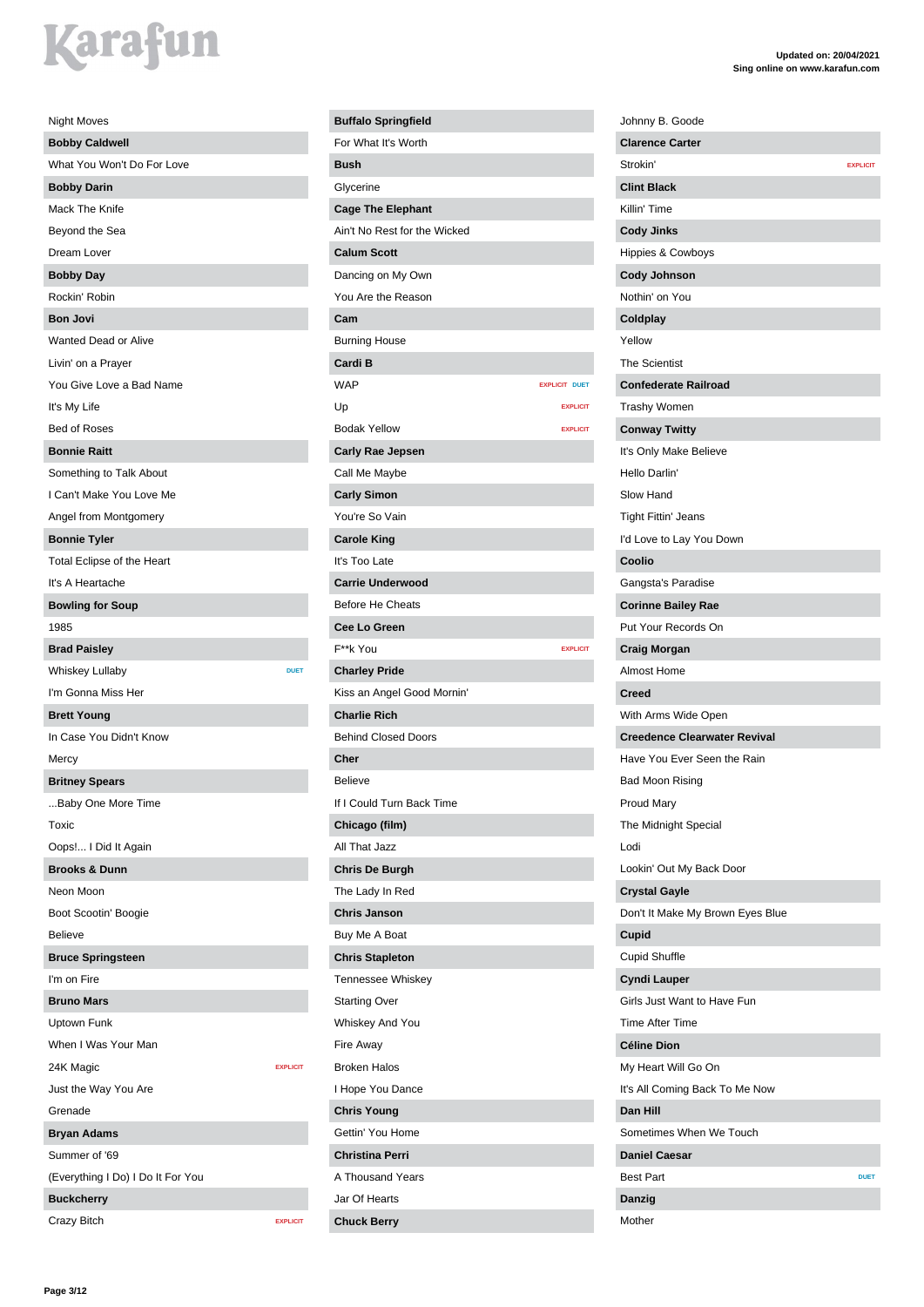| <b>Darius Rucker</b>                               |
|----------------------------------------------------|
| Wagon Wheel                                        |
| <b>David Allan Coe</b>                             |
| You Never Even Called Me by My Name                |
| The Ride                                           |
| <b>David Bowie</b>                                 |
| Space Oddity                                       |
| Let's Dance                                        |
| <b>David Frizzell</b>                              |
| You're The Reason God Made Oklahoma<br><b>DUET</b> |
| <b>David Guetta</b>                                |
| Titanium                                           |
| <b>David Lee Murphy</b>                            |
| Dust On The Bottle                                 |
| <b>David Lee Roth</b>                              |
| Just A Gigolo / I Ain't Got Nobody                 |
| <b>Dean Martin</b>                                 |
| Ain't That A Kick In The Head                      |
| That's Amore                                       |
| You're Nobody Till Somebody Loves You              |
| Sway (Quien Sera)                                  |
| <b>Deana Carter</b>                                |
| <b>Strawberry Wine</b>                             |
| Def Leppard                                        |
| Pour Some Sugar on Me                              |
| <b>Destiny's Child</b>                             |
| Say My Name                                        |
| <b>Diana Ross</b>                                  |
| <b>Endless Love</b><br><b>DUET</b>                 |
| <b>Digital Underground</b>                         |
| The Humpty Dance                                   |
| <b>Dion DiMucci</b>                                |
| <b>Runaround Sue</b>                               |
| The Wanderer                                       |
| <b>Dirty Dancing</b>                               |
| (I've Had) The Time Of My Life<br><b>DUET</b>      |
| <b>DMX</b>                                         |
| Party Up<br><b>EXPLICIT</b>                        |
| X Gon' Give it To Ya<br><b>EXPLICIT</b>            |
| <b>Dobie Gray</b>                                  |
| Drift Away                                         |
| <b>Dolly Parton</b>                                |
| Jolene                                             |
| 9 to 5                                             |
| Coat Of Many Colors                                |
| Don McLean                                         |
| American Pie                                       |
| <b>Don Williams</b>                                |
| Tulsa Time                                         |
| I Believe in You                                   |
| Donna Summer                                       |

| Last Dance                                        |                 |
|---------------------------------------------------|-----------------|
| Dr. Dre                                           |                 |
| Nuthin' but a 'G' Thang                           | <b>EXPLICIT</b> |
| <b>Drake White</b>                                |                 |
| Makin' Me Look Good Again                         |                 |
| <b>Drowning Pool</b>                              |                 |
| <b>Bodies</b>                                     |                 |
| Dua Lipa                                          |                 |
| Levitating                                        |                 |
| Don't Start Now                                   |                 |
| <b>Dusty Springfield</b>                          |                 |
| Son Of A Preacher Man                             |                 |
| <b>Dwight Yoakam</b>                              |                 |
| Guitars, Cadillacs                                |                 |
| Fast As You                                       |                 |
| <b>Eagles</b>                                     |                 |
| Seven Bridges Road                                |                 |
| Love Will Keep Us Alive                           |                 |
| Earth, Wind & Fire                                |                 |
| September                                         |                 |
| <b>Ed Sheeran</b>                                 |                 |
| Perfect                                           |                 |
| Thinking Out Loud                                 |                 |
| Shape of You                                      |                 |
| Afterglow                                         |                 |
| <b>Eddy Arnold</b>                                |                 |
| Make The World Go Away                            |                 |
| <b>Edwin McCain</b>                               |                 |
| I'll Be                                           |                 |
| <b>Elle King</b>                                  |                 |
| Ex's & Oh's                                       |                 |
| Drunk (And I Don't Wanna to Go Home)              | <b>DUET</b>     |
| <b>Elton John</b>                                 |                 |
| Your Song                                         |                 |
| Don't Let The Sun Go Down On Me                   |                 |
| Don't Go Breaking My Heart                        | <b>DUET</b>     |
| Rocket Man (I Think It's Going To Be a Long, Long |                 |
| <b>Tiny Dancer</b>                                |                 |
| I Guess That's Why They Call It The Blues         |                 |
| Candle in the Wind                                |                 |
| Bennie And The Jets                               |                 |
| I'm Still Standing                                |                 |
| Goodbye Yellow Brick Road                         |                 |
| Crocodile Rock                                    |                 |
| Daniel                                            |                 |
| <b>Elvis Presley</b>                              |                 |
| Can't Help Falling In Love                        |                 |
| <b>Suspicious Minds</b>                           |                 |
| Don't Be Cruel                                    |                 |
| In The Ghetto                                     |                 |
| Love Me Tender                                    |                 |

**Updated on: 20/04/2021 Sing online on www.karafun.com** (Let Me Be Your) Teddy Bear My Way (live Elvis In Concert) Can't Help Falling In Love (with the Royal Philharmonic Orchestra)

(You're the) Devil in Disguise

Burning Love

Return to Sender Little Sister

Blue Suede Shoes It's Now or Never All Shook Up Jailhouse Rock

Hound Dog The Wonder Of You

American Trilogy

| <b>EXPLICIT</b>      |
|----------------------|
| <b>EXPLICIT DUET</b> |
| <b>EXPLICIT</b>      |
|                      |
|                      |
|                      |
|                      |
|                      |
|                      |
|                      |
|                      |
|                      |
|                      |
|                      |
|                      |
|                      |
|                      |
|                      |
| <b>EXPLICIT</b>      |
|                      |
|                      |
|                      |
|                      |
| <b>DUET</b>          |
|                      |
|                      |
|                      |
|                      |
|                      |
|                      |
|                      |
|                      |
|                      |
|                      |
|                      |
|                      |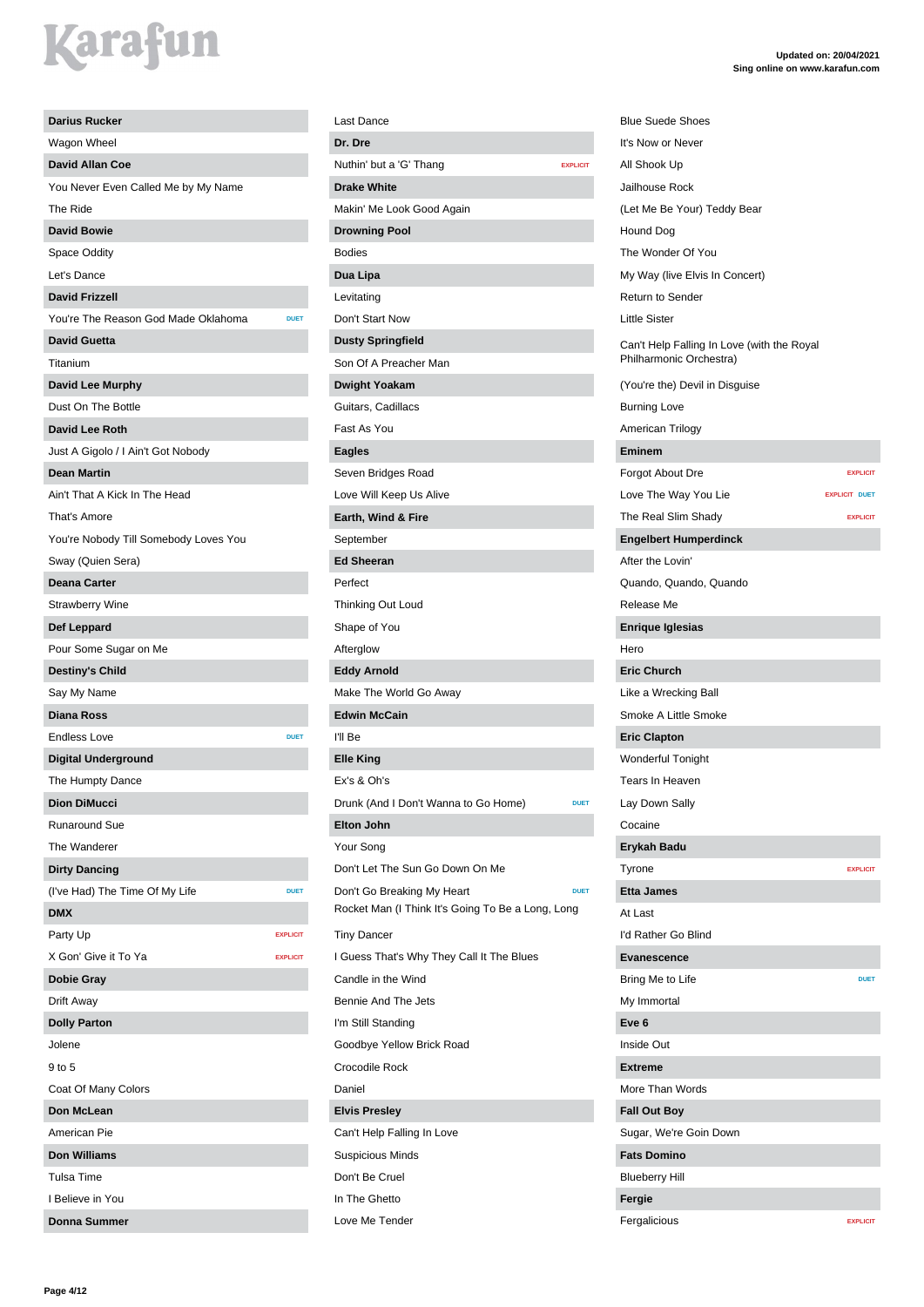# *<u>arafun</u>*

| <b>Fleetwood Mac</b>                        |             |
|---------------------------------------------|-------------|
| Dreams                                      |             |
| Landslide                                   |             |
| Gold Dust Woman                             |             |
| The Chain                                   |             |
| Gypsy                                       |             |
| Rhiannon                                    |             |
| <b>Flo Rida</b>                             |             |
| Low                                         |             |
| Footloose (1984 film)                       |             |
| Footloose                                   |             |
| Hurts So Good                               |             |
| Foreigner                                   |             |
| I Want To Know What Love Is                 |             |
| <b>Fountains of Wayne</b>                   |             |
| Stacy's Mom                                 |             |
| <b>Frank Sinatra</b>                        |             |
| My Way                                      |             |
| Fly Me to the Moon                          |             |
| New York, New York                          |             |
| The Way You Look Tonight                    |             |
| That's Life                                 |             |
| Summer Wind (Solo)                          |             |
| The Girl from Ipanema                       | <b>DUET</b> |
| Come Fly With Me                            |             |
| Strangers in the Night                      |             |
| I've Got the World on a String              |             |
| I've Got You Under My Skin                  |             |
| <b>Frankie Valli &amp; The Four Seasons</b> |             |
| Can't Take My Eyes Off You                  |             |
| December, 1963 (Oh, What a Night)           |             |
| <b>Freddy Fender</b>                        |             |
| Wasted Days And Wasted Nights               |             |
| Before The Next Teardrop Falls              |             |
| Frozen                                      |             |
| Love Is an Open Door                        | <b>DUET</b> |
| Do You Want to Build a Snowman              | <b>DUET</b> |
| Frozen 2                                    |             |
| Into the Unknown                            |             |
| <b>Gabby Barrett</b>                        |             |
| I Hope                                      |             |
| The Good Ones                               |             |
| <b>Garth Brooks</b>                         |             |
| <b>Friends in Low Places</b>                |             |
| The Dance                                   |             |
| The Thunder Rolls                           |             |
| If Tomorrow Never Comes                     |             |
| Much Too Young (To Feel This Damn Old)      |             |
| To Make You Feel My Love                    |             |
| Rodeo                                       |             |
| The River                                   |             |

That Summer Callin' Baton Rouge Ain't Going Down ('Til The Sun Comes Up) **George Ezra** Budapest **George Jones** He Stopped Loving Her Today Grand Tour Golden Ring **DUET** Tennessee Whiskey Who's Gonna Fill Their Shoes **George Michael** Careless Whisper Faith **George Strait** Amarillo By Morning The Fireman The Chair I Cross My Heart All My Ex's Live in Texas Troubadour The Cowboy Rides Away You Look So Good In Love Check Yes Or No I Can Still Make Cheyenne I Just Want To Dance With You **George Thorogood** Bad To The Bone **Ginuwine** Pony **Gladys Knight & The Pips** Midnight Train to Georgia **Glen Campbell** Gentle On My Mind Rhinestone Cowboy **Gloria Gaynor** I Will Survive **Gnarls Barkley** Crazy **Goo Goo Dolls** Iris **Gordon Lightfoot** Sundown If You Could Read My Mind **Gorillaz** Clint Eastwood **EXPLICIT Gotye** Somebody That I Used To Know **DUET Grease (film)** Hopelessly Devoted to You You're the One That I Want

| Green Day                         |                 |
|-----------------------------------|-----------------|
| <b>Basket Case</b>                |                 |
| Time Of Your Life (Good Riddance) |                 |
| <b>Boulevard Of Broken Dreams</b> | <b>EXPLICIT</b> |
| <b>Gretchen Wilson</b>            |                 |
| Redneck Woman                     |                 |
| Here For The Party                |                 |
| <b>Guns N' Roses</b>              |                 |
| Sweet Child O'Mine                |                 |
| Patience                          | <b>EXPLICIT</b> |
| Knockin' On Heaven's Door         |                 |
| <b>Hall &amp; Oates</b>           |                 |
| Sara Smile                        |                 |
| <b>Rich Girl</b>                  |                 |
| <b>Hamilton</b>                   |                 |
| You'll be Back                    |                 |
| Satisfied                         |                 |
| Hank Williams, Jr.                |                 |
| <b>Family Tradition</b>           |                 |
| Whiskey Bent And Hell Bound       |                 |
| A Country Boy Can Survive         |                 |
| Dinosaur                          |                 |
| Hank Williams, Sr.                |                 |
| Your Cheatin' Heart               |                 |
| I'm So Lonesome I Could Cry       |                 |
| Hey, Good Lookin'                 |                 |
| <b>Hannah Montana</b>             |                 |
| The Climb                         |                 |
| <b>Happy Birthday Songs</b>       |                 |
| Happy Birthday                    |                 |
| <b>Harry Chapin</b>               |                 |
| Cat's In The Cradle               |                 |
| <b>Harry Styles</b>               |                 |
| Watermelon Sugar                  |                 |
| Heart (band)                      |                 |
| Alone                             |                 |
| <b>High School Musical</b>        |                 |
| <b>Breaking Free</b>              | <b>DUET</b>     |
| <b>Hinder</b>                     |                 |
| Lips of an Angel                  |                 |
| <b>Hootie &amp; the Blowfish</b>  |                 |
| Let Her Cry                       |                 |
| Hozier                            |                 |
| Take Me to Church                 |                 |
| <b>Huey Lewis &amp; The News</b>  |                 |
| Cruisin'                          | <b>DUET</b>     |
| <b>Idina Menzel</b>               |                 |
| Let It Go                         |                 |
| <b>Imagine Dragons</b>            |                 |
| <b>Believer</b>                   |                 |
| Radioactive                       |                 |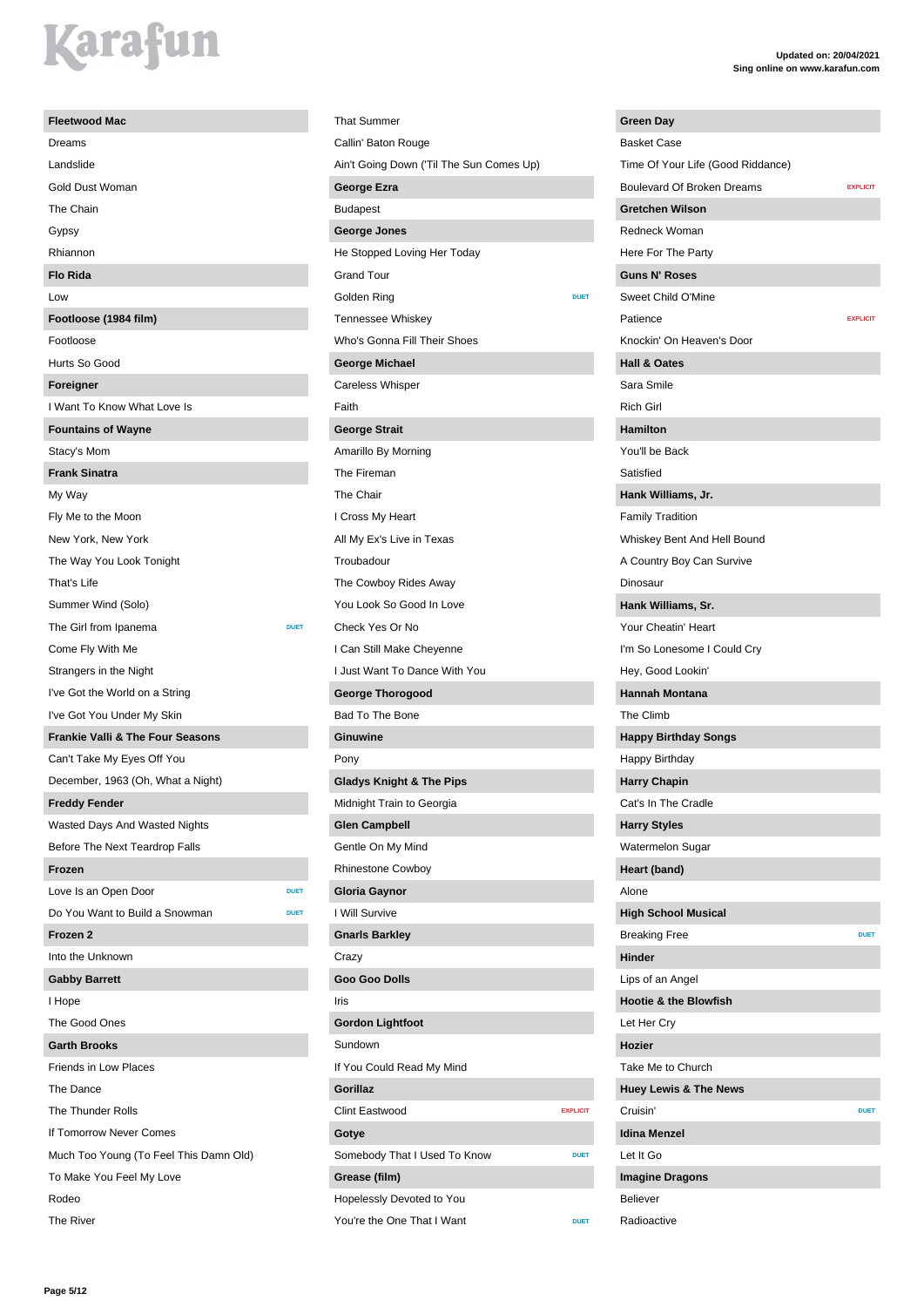| <b>INXS</b>                            |
|----------------------------------------|
| Need You Tonight                       |
| Never Tear Us Apart                    |
| <b>James Brown</b>                     |
| I Got You (I Feel Good)                |
| <b>James Taylor</b>                    |
| Fire And Rain                          |
| You've Got a Friend                    |
| Jamey Johnson                          |
| In Color                               |
| High Cost Of Living                    |
| Janis Joplin                           |
| Me And Bobby McGee                     |
| <b>Jason Aldean</b>                    |
| Got What I Got                         |
| Dirt Road Anthem                       |
| <b>Jason Mraz</b>                      |
| I'm Yours                              |
| <b>Jay and The Americans</b>           |
| This Magic Moment                      |
| Jeannie C. Riley                       |
| Harper Valley P.T.A.                   |
| <b>Jeff Buckley</b>                    |
| Hallelujah                             |
| <b>Jefferson Airplane</b>              |
| <b>White Rabbit</b>                    |
| <b>Jelly Roll</b>                      |
|                                        |
| Save Me                                |
| <b>Jerry Lee Lewis</b>                 |
| <b>Great Balls of Fire</b>             |
| <b>Jim Croce</b>                       |
| Bad, Bad Leroy Brown                   |
| I'll Have to Say I Love You in a Song  |
| Time in a Bottle                       |
| Operator (That's Not The Way It Feels) |
| <b>Jim Reeves</b>                      |
| He'll Have To Go                       |
| <b>Jimmy Buffett</b>                   |
| Margaritaville                         |
| A Pirate Looks At Forty                |
| Come Monday                            |
| <b>Jimmy Eat World</b>                 |
| The Middle                             |
| Joan Jett                              |
| I Love Rock 'N Roll                    |
| I Hate Myself For Loving You           |
| <b>Joe Cocker</b>                      |
| You Are So Beautiful                   |
| Unchain My Heart<br><b>Joe Nichols</b> |

Tequila Makes Her Clothes Fall Off

Lights

### Brokenheartsville **John Anderson** Seminole Wind **John Cafferty & The Beaver Brown Band** On The Dark Side **John Conlee** Rose Colored Glasses **John Denver** Take Me Home, Country Roads Annie's Song Leaving On A Jet Plane **John Legend** All of Me Ordinary People **John Lennon** Imagine **John Mellencamp** Jack & Diane Pink Houses **John Michael Montgomery** Sold (The Grundy County Auction Incident) Be My Baby Tonight **John Prine In Spite of Ourselves DUET Johnny Cash** Folsom Prison Blues Ring of Fire **Jackson DUET** Hurt Sunday Morning Coming Down Cocaine Blues I Walk the Line (Ghost) Riders in the Sky Boy Named Sue **Johnny Lee** Lookin' For Love **Johnny Nash** I Can See Clearly Now **Josh Groban** You Raise Me Up **Josh Turner** Your Man Long Black Train Why Don't We Just Dance **Journey** Don't Stop Believin' Faithfully Open Arms Separate Ways (Worlds Apart) Lovin', Touchin', Squeezin'

| <b>Julie Roberts</b>               |                 |
|------------------------------------|-----------------|
| <b>Break Down Here</b>             |                 |
| <b>Justin Bieber</b>               |                 |
| Baby                               |                 |
| <b>Kane Brown</b>                  |                 |
| Heaven                             |                 |
| Good as You                        |                 |
| <b>Kansas</b>                      |                 |
| Dust in the Wind                   |                 |
| <b>Kanye West</b>                  |                 |
| Gold Digger                        | <b>EXPLICIT</b> |
| <b>Katy Perry</b>                  |                 |
| I Kissed a Girl                    | <b>EXPLICIT</b> |
| Firework                           |                 |
| <b>KC &amp; The Sunshine Band</b>  |                 |
| Boogie Shoes                       |                 |
| <b>Keith Urban</b>                 |                 |
| Blue Ain't Your Color              |                 |
| <b>Keith Whitley</b>               |                 |
| Don't Close Your Eyes              |                 |
| When You Say Nothing At All        |                 |
| 'Til A Tear Becomes A Rose         | <b>DUET</b>     |
| <b>Kelly Clarkson</b>              |                 |
| Since U Been Gone                  |                 |
| <b>Kelsea Ballerini</b>            |                 |
| Hole in the Bottle                 |                 |
|                                    |                 |
| <b>Kenny Chesney</b>               | <b>DUET</b>     |
| You and Tequila                    |                 |
| <b>Kenny Rogers</b><br>The Gambler |                 |
|                                    |                 |
| Lady                               |                 |
| She Believes In Me                 |                 |
| Coward of the County               |                 |
| Lucille                            |                 |
| Kenny Wayne Shepherd               |                 |
| <b>Blue On Black</b>               |                 |
| Kesha                              |                 |
| <b>TiK ToK</b>                     |                 |
| <b>Kid Rock</b>                    |                 |
| All Summer Long                    |                 |
| Only God Knows Why                 | <b>EXPLICIT</b> |
| Cowboy                             | <b>EXPLICIT</b> |
| <b>Kim Carnes</b>                  |                 |
| <b>Bette Davis Eyes</b>            |                 |
| <b>Kings of Leon</b>               |                 |
| Sex On Fire                        | <b>EXPLICIT</b> |
| Use Somebody                       |                 |
| <b>Kiss</b>                        |                 |
| Beth                               |                 |
| Kool and the Gang                  |                 |
| Celebration                        |                 |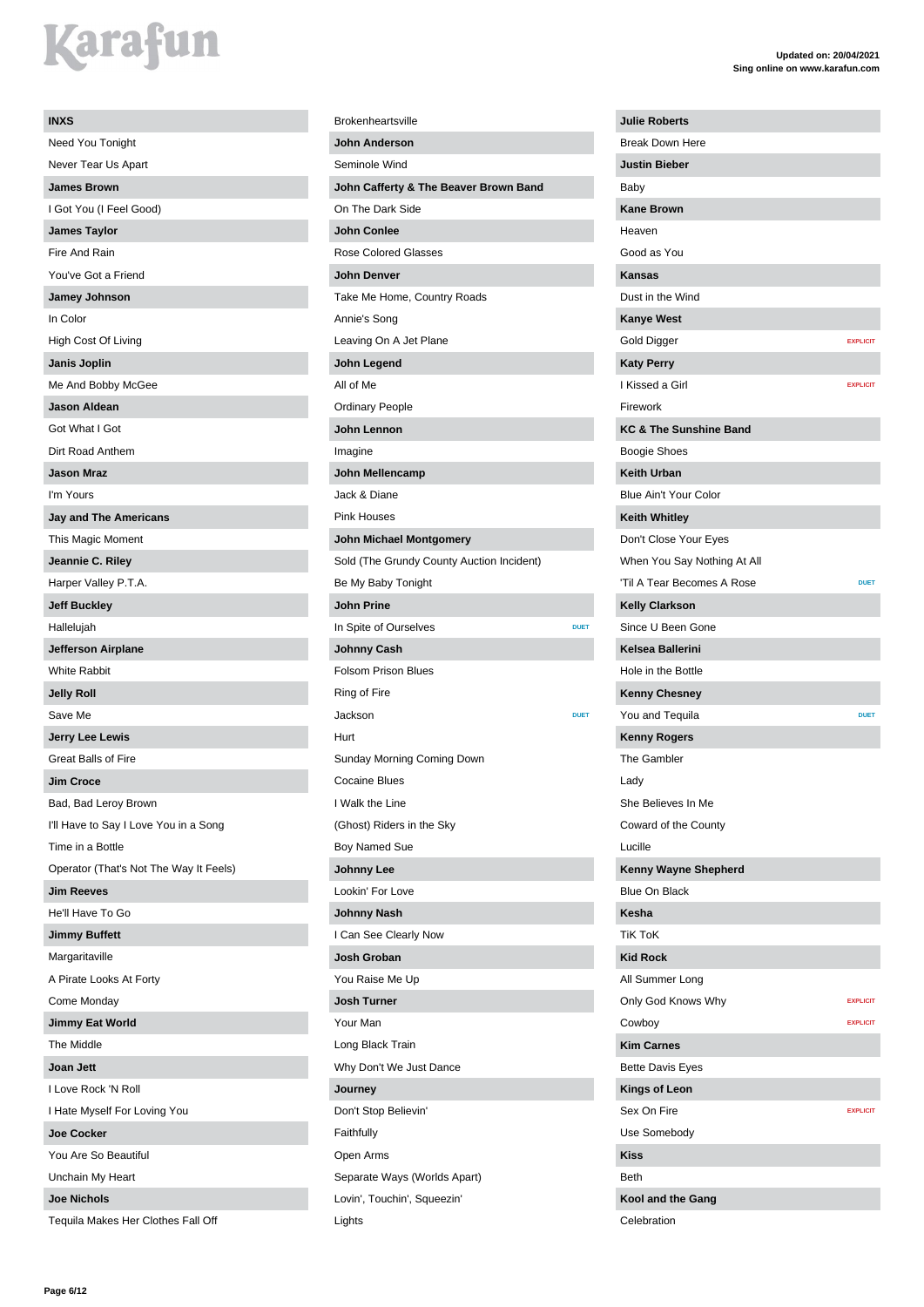| <b>Kris Kristofferson</b>           |                      |                 |
|-------------------------------------|----------------------|-----------------|
| Why Me Lord                         |                      |                 |
| <b>KT Tunstall</b>                  |                      |                 |
| Black Horse And The Cherry Tree     |                      |                 |
| Lady A                              |                      |                 |
| Need You Now                        |                      | <b>DUET</b>     |
| Lady Gaga                           |                      |                 |
| <b>Bad Romance</b>                  |                      | <b>EXPLICIT</b> |
| You and I                           |                      |                 |
| Poker Face                          |                      |                 |
| <b>Million Reasons</b>              |                      |                 |
| Larry Graham                        |                      |                 |
| One In A Million You                |                      |                 |
| <b>Lauren Daigle</b>                |                      |                 |
| You Say                             |                      |                 |
| <b>LeAnn Rimes</b>                  |                      |                 |
| Blue                                |                      |                 |
| <b>Lee Greenwood</b>                |                      |                 |
| God Bless The U.S.A.                |                      |                 |
| <b>Leonard Cohen</b>                |                      |                 |
| Hallelujah                          |                      |                 |
| Lewis Capaldi                       |                      |                 |
| Someone You Loved                   |                      |                 |
| Before You Go                       |                      |                 |
| Lil Nas X                           |                      |                 |
| Old Town Road (remix)               | <b>EXPLICIT DUET</b> |                 |
| Old Town Road                       |                      |                 |
| Lil' Jon                            |                      |                 |
| <b>Get Low</b>                      |                      |                 |
| Lovers and Friends                  |                      | <b>EXPLICIT</b> |
| <b>Limp Bizkit</b>                  |                      |                 |
| <b>Behind Blue Eyes</b>             |                      |                 |
| <b>Linda Ronstadt</b>               |                      |                 |
| Blue Bayou                          |                      |                 |
| When Will I Be Loved?               |                      |                 |
| <b>Lionel Richie</b>                |                      |                 |
| Hello                               |                      |                 |
| Stuck On You                        |                      |                 |
| All Night Long                      |                      |                 |
| <b>Lisa Loeb &amp; Nine Stories</b> |                      |                 |
| Stay (I Missed You)                 |                      |                 |
| Lit                                 |                      |                 |
| My Own Worst Enemy                  |                      |                 |
| <b>Lita Ford</b>                    |                      |                 |
| Close My Eyes Forever               |                      | <b>DUET</b>     |
| <b>Little Big Town</b>              |                      |                 |
| <b>Girl Crush</b>                   |                      |                 |
| Pontoon                             |                      |                 |
| Wine, Beer, Whiskey                 |                      |                 |
| <b>Boondocks</b>                    |                      |                 |
| Little White Church                 |                      |                 |

### **Live** Lightning Crashes **Lizzo Truth Hurts EXPLICIT Lonestar** Amazed **Looking Glass** Brandy (You're A Fine Girl) **Lorde** Royals **Loretta Lynn** Coal Miner's Daughter You Ain't Woman Enough (To Take My Man) **Lorrie Morgan** Except For Monday **Los Lobos** La Bamba **Lou Bega** Mambo No. 5 **Lou Rawls** You'll Never Find Another Love Like Mine **Louis Armstrong** What a Wonderful World **Luis Fonsi** Despacito **Lukas Graham** 7 Years **Luke Bryan** Drink a Beer Knockin' Boots One Margarita Country Girl (Shake It For Me) **Luke Combs** Beautiful Crazy Better Together Beer Never Broke My Heart When It Rains It Pours **Lynn Anderson** Rose Garden **Lynyrd Skynyrd** Simple Man Sweet Home Alabama Gimme Three Steps Call Me the Breeze The Ballad of Curtis Loew **Maddie & Tae** Die From a Broken Heart **Madonna** Like a Virgin **Marc Cohn** Walking In Memphis

### **Updated on: 20/04/2021 Sing online on www.karafun.com**

**Marcy Playground**

| Sex And Candy                    |                 |
|----------------------------------|-----------------|
| <b>Maren Morris</b>              |                 |
| My Church                        |                 |
| <b>Mario</b>                     |                 |
| Let Me Love You                  |                 |
| <b>Maroon 5</b>                  |                 |
| Memories                         |                 |
| She Will Be Loved                |                 |
| Sunday Morning                   |                 |
| This Love                        |                 |
| <b>Martina McBride</b>           |                 |
| A Broken Wing                    |                 |
| Independence Day                 |                 |
| <b>Marvin Gaye</b>               |                 |
| Ain't No Mountain High Enough    | <b>DUET</b>     |
| Let's Get It On                  |                 |
| <b>Mary Chapin Carpenter</b>     |                 |
| I Feel Lucky                     |                 |
| <b>Matchbox Twenty</b>           |                 |
| 3AM                              |                 |
| Unwell                           |                 |
| <b>Meat Loaf</b>                 |                 |
| Two Out Of Three Ain't Bad       |                 |
| Paradise By The Dashboard Light  | <b>DUET</b>     |
| <b>Meghan Trainor</b>            |                 |
|                                  |                 |
| Like I'm Gonna Lose You          | <b>DUET</b>     |
| All About That Bass              | <b>EXPLICIT</b> |
| Dear Future Husband              |                 |
| <b>Mel McDaniel</b>              |                 |
| Baby's Got Her Blue Jeans On     |                 |
| <b>Melissa Etheridge</b>         |                 |
| I'm The Only One                 |                 |
| <b>MercyMe</b>                   |                 |
| I Can Only Imagine               |                 |
| <b>Meredith Brooks</b>           |                 |
| <b>Bitch</b>                     |                 |
| <b>Merle Haggard</b>             |                 |
| Silver Wings                     |                 |
| Mama Tried                       |                 |
| Today I Started Loving You Again |                 |
| Okie From Muskogee               |                 |
| Sing Me Back Home                |                 |
| Big City                         |                 |
| That's The Way Love Goes         | <b>DUET</b>     |
| The Bottle Let Me Down           |                 |
| <b>Metallica</b>                 |                 |
| Enter Sandman                    |                 |
| <b>Nothing Else Matters</b>      |                 |

**Michael Bublé**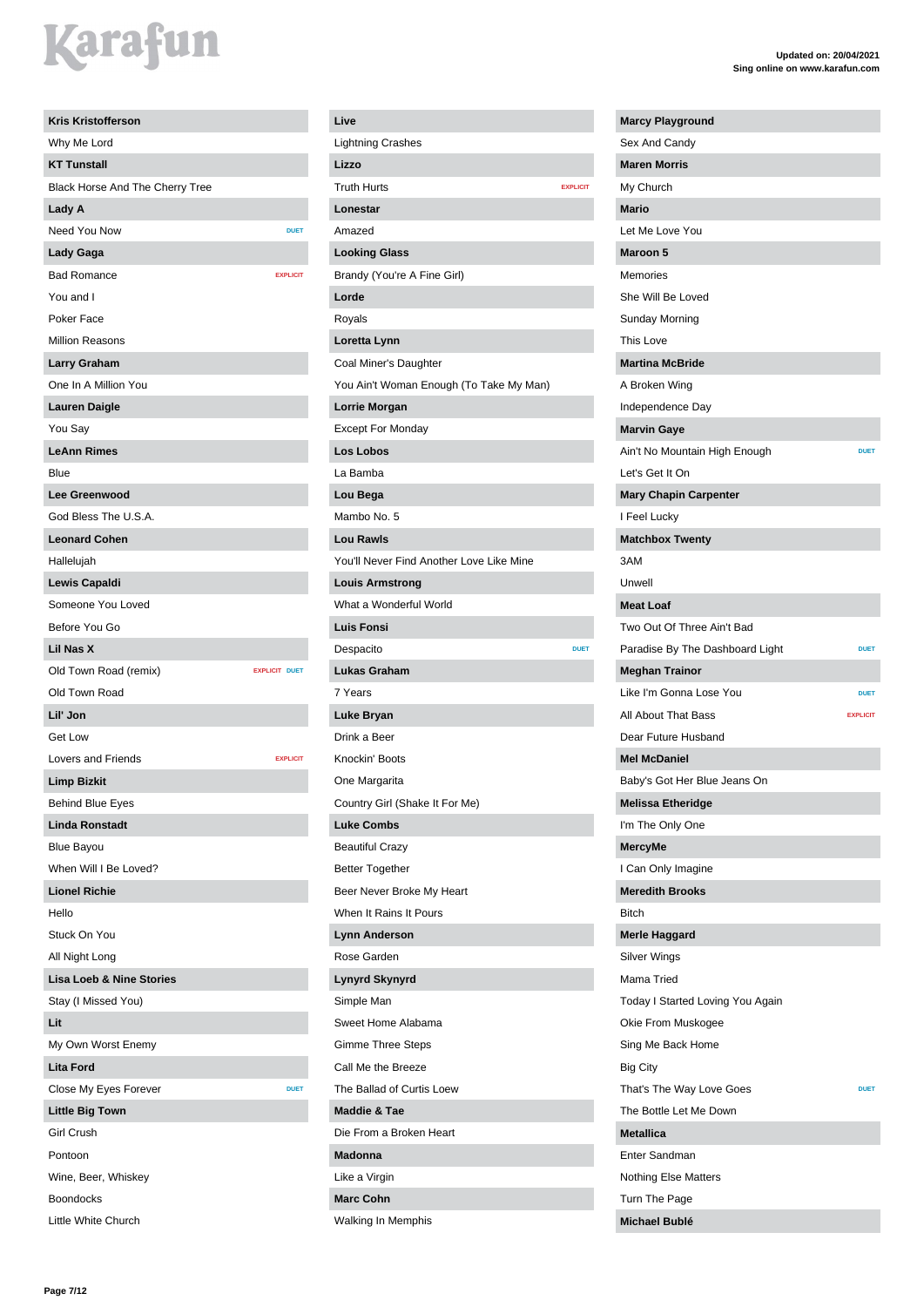| Feeling Good                      |
|-----------------------------------|
| Home                              |
| The Way You Look Tonight          |
| Save the Last Dance for Me        |
| Sway                              |
| <b>Michael Jackson</b>            |
| <b>Billie Jean</b>                |
| <b>Mickey Gilley</b>              |
| Stand by Me                       |
| <b>Midland</b>                    |
| Drinkin' Problem                  |
| <b>Miley Cyrus</b>                |
| Party In The U.S.A.               |
| <b>Wrecking Ball</b>              |
| Jolene                            |
| <b>Miranda Lambert</b>            |
| Mama's Broken Heart               |
| Gunpowder & Lead                  |
| Tin Man                           |
| Kerosene                          |
| The House That Built Me           |
| <b>Tequila Does</b>               |
| <b>Bluebird</b>                   |
| White Liar                        |
| Little Red Wagon                  |
| <b>Moana</b>                      |
| How Far I'll Go (Auli'i Cravalho) |
| You're Welcome                    |
| <b>Modern English</b>             |
| I Melt With You                   |
| <b>Montell Jordan</b>             |
| This Is How We Do It              |
| <b>Morgan Wallen</b>              |
| Cover Me Up                       |
| <b>Whiskey Glasses</b>            |
| Sand in My Boots                  |
| Wasted on You                     |
| Moulin Rouge! (2001 film)         |
| Lady Marmalade                    |
| <b>Mulan</b>                      |
| I'll Make a Man Out of You        |
| Mötley Crüe                       |
| Home Sweet Home                   |
| <b>Nancy Sinatra</b>              |
| These Boots Are Made For Walkin'  |
| <b>Nat King Cole</b>              |
| $L$ -O-V-E                        |
| Unforgettable                     |
| Natalie Imbruglia                 |
| Torn                              |
| <b>Nathan Evans</b>               |

| Wellerman                                        |                 |
|--------------------------------------------------|-----------------|
| <b>Nathaniel Rateliff &amp; The Night Sweats</b> |                 |
| S.O.B.                                           | <b>EXPLICIT</b> |
| <b>Neil Diamond</b>                              |                 |
| <b>Sweet Caroline</b>                            |                 |
| I AmI Said                                       |                 |
| Forever In Blue Jeans                            |                 |
| Love on the Rocks                                |                 |
| Hello Again                                      |                 |
| Cracklin' Rosie                                  |                 |
| You Don't Bring Me Flowers                       | <b>DUET</b>     |
| Song Sung Blue                                   |                 |
| <b>Nickelback</b>                                |                 |
| Rockstar                                         |                 |
| Nicki Minaj                                      |                 |
| <b>Super Bass</b>                                | <b>EXPLICIT</b> |
| <b>Niko Moon</b>                                 |                 |
| Good Time                                        |                 |
| Nirvana                                          |                 |
| Smells Like Teen Spirit                          |                 |
| <b>Nitty Gritty Dirt Band</b>                    |                 |
| Fishin' In The Dark                              |                 |
| <b>No Doubt</b>                                  |                 |
| Don't Speak                                      |                 |
| Just A Girl                                      |                 |
| <b>Norah Jones</b>                               |                 |
| Don't Know Why                                   |                 |
| <b>NSYNC</b>                                     |                 |
| Bye, Bye, Bye                                    |                 |
| Oasis                                            |                 |
| Wonderwall                                       |                 |
| <b>Old Crow Medicine Sh</b>                      |                 |
| Wagon Wheel                                      |                 |
| <b>Old Dominion</b>                              |                 |
| One Man Band                                     |                 |
| Olivia Rodrigo                                   |                 |
| <b>Drivers License</b>                           | <b>EXPLICIT</b> |
| <b>Otis Redding</b>                              |                 |
| (Sittin' on) The Dock of the Bay                 |                 |
| <b>OutKast</b>                                   |                 |
| Roses                                            | <b>EXPLICIT</b> |
| Ozzy Osbourne                                    |                 |
| Crazy Train                                      |                 |
| <b>Panic! At the Disco</b>                       |                 |
| I Write Sins Not Tragedies                       | <b>EXPLICIT</b> |
| <b>Paramore</b>                                  |                 |
| <b>Misery Business</b>                           |                 |
| <b>Pat Benatar</b>                               |                 |
| Hit Me With Your Best Shot                       |                 |
| Heartbreaker                                     |                 |
| We Belong                                        |                 |

| <b>Patsy Cline</b><br>Crazy<br>Walkin' after Midnight (1961 version)<br>I Fall To Pieces<br>She's Got You<br>Your Cheatin' Heart<br><b>Sweet Dreams</b><br>Leavin' On Your Mind<br><b>Paul Anka</b><br>Put Your Head On My Shoulder<br>Pearl Jam<br>Last Kiss<br>Peggy Lee<br>Fever<br><b>Pharrell Williams</b><br>Happy<br><b>Phil Collins</b><br>In The Air Tonight<br>Pink<br>Just Give Me a Reason<br><b>DUET</b><br><b>Pink Floyd</b><br>Hey You<br>Pinkfong<br><b>Baby Shark</b><br><b>Pistol Annies</b><br>Hell On Heels<br>I Feel a Sin Comin' on<br><b>Pitch Perfect</b><br>Cups (You're Gonna Miss Me When I'm Gone)<br><b>Plain White T's</b><br>Hey There Delilah<br>Poison<br>Every Rose Has Its Thorn<br>Talk Dirty To Me<br><b>Post Malone</b><br>Sunflower<br><b>DUET</b><br>Circles<br><b>Puddle of Mudd</b><br>She Hates Me<br><b>EXPLICIT</b><br><b>Pure Prairie League</b><br>Amie<br>Queen<br>Bohemian Rhapsody<br>Crazy Little Thing Called Love<br>Somebody To Love<br>Don't Stop Me Now |                  |  |
|-----------------------------------------------------------------------------------------------------------------------------------------------------------------------------------------------------------------------------------------------------------------------------------------------------------------------------------------------------------------------------------------------------------------------------------------------------------------------------------------------------------------------------------------------------------------------------------------------------------------------------------------------------------------------------------------------------------------------------------------------------------------------------------------------------------------------------------------------------------------------------------------------------------------------------------------------------------------------------------------------------------------|------------------|--|
|                                                                                                                                                                                                                                                                                                                                                                                                                                                                                                                                                                                                                                                                                                                                                                                                                                                                                                                                                                                                                 |                  |  |
|                                                                                                                                                                                                                                                                                                                                                                                                                                                                                                                                                                                                                                                                                                                                                                                                                                                                                                                                                                                                                 |                  |  |
|                                                                                                                                                                                                                                                                                                                                                                                                                                                                                                                                                                                                                                                                                                                                                                                                                                                                                                                                                                                                                 |                  |  |
|                                                                                                                                                                                                                                                                                                                                                                                                                                                                                                                                                                                                                                                                                                                                                                                                                                                                                                                                                                                                                 |                  |  |
|                                                                                                                                                                                                                                                                                                                                                                                                                                                                                                                                                                                                                                                                                                                                                                                                                                                                                                                                                                                                                 |                  |  |
|                                                                                                                                                                                                                                                                                                                                                                                                                                                                                                                                                                                                                                                                                                                                                                                                                                                                                                                                                                                                                 |                  |  |
|                                                                                                                                                                                                                                                                                                                                                                                                                                                                                                                                                                                                                                                                                                                                                                                                                                                                                                                                                                                                                 |                  |  |
|                                                                                                                                                                                                                                                                                                                                                                                                                                                                                                                                                                                                                                                                                                                                                                                                                                                                                                                                                                                                                 |                  |  |
|                                                                                                                                                                                                                                                                                                                                                                                                                                                                                                                                                                                                                                                                                                                                                                                                                                                                                                                                                                                                                 |                  |  |
|                                                                                                                                                                                                                                                                                                                                                                                                                                                                                                                                                                                                                                                                                                                                                                                                                                                                                                                                                                                                                 |                  |  |
|                                                                                                                                                                                                                                                                                                                                                                                                                                                                                                                                                                                                                                                                                                                                                                                                                                                                                                                                                                                                                 |                  |  |
|                                                                                                                                                                                                                                                                                                                                                                                                                                                                                                                                                                                                                                                                                                                                                                                                                                                                                                                                                                                                                 |                  |  |
|                                                                                                                                                                                                                                                                                                                                                                                                                                                                                                                                                                                                                                                                                                                                                                                                                                                                                                                                                                                                                 |                  |  |
|                                                                                                                                                                                                                                                                                                                                                                                                                                                                                                                                                                                                                                                                                                                                                                                                                                                                                                                                                                                                                 |                  |  |
|                                                                                                                                                                                                                                                                                                                                                                                                                                                                                                                                                                                                                                                                                                                                                                                                                                                                                                                                                                                                                 |                  |  |
|                                                                                                                                                                                                                                                                                                                                                                                                                                                                                                                                                                                                                                                                                                                                                                                                                                                                                                                                                                                                                 |                  |  |
|                                                                                                                                                                                                                                                                                                                                                                                                                                                                                                                                                                                                                                                                                                                                                                                                                                                                                                                                                                                                                 |                  |  |
|                                                                                                                                                                                                                                                                                                                                                                                                                                                                                                                                                                                                                                                                                                                                                                                                                                                                                                                                                                                                                 |                  |  |
|                                                                                                                                                                                                                                                                                                                                                                                                                                                                                                                                                                                                                                                                                                                                                                                                                                                                                                                                                                                                                 |                  |  |
|                                                                                                                                                                                                                                                                                                                                                                                                                                                                                                                                                                                                                                                                                                                                                                                                                                                                                                                                                                                                                 |                  |  |
|                                                                                                                                                                                                                                                                                                                                                                                                                                                                                                                                                                                                                                                                                                                                                                                                                                                                                                                                                                                                                 |                  |  |
|                                                                                                                                                                                                                                                                                                                                                                                                                                                                                                                                                                                                                                                                                                                                                                                                                                                                                                                                                                                                                 |                  |  |
|                                                                                                                                                                                                                                                                                                                                                                                                                                                                                                                                                                                                                                                                                                                                                                                                                                                                                                                                                                                                                 |                  |  |
|                                                                                                                                                                                                                                                                                                                                                                                                                                                                                                                                                                                                                                                                                                                                                                                                                                                                                                                                                                                                                 |                  |  |
|                                                                                                                                                                                                                                                                                                                                                                                                                                                                                                                                                                                                                                                                                                                                                                                                                                                                                                                                                                                                                 |                  |  |
|                                                                                                                                                                                                                                                                                                                                                                                                                                                                                                                                                                                                                                                                                                                                                                                                                                                                                                                                                                                                                 |                  |  |
|                                                                                                                                                                                                                                                                                                                                                                                                                                                                                                                                                                                                                                                                                                                                                                                                                                                                                                                                                                                                                 |                  |  |
|                                                                                                                                                                                                                                                                                                                                                                                                                                                                                                                                                                                                                                                                                                                                                                                                                                                                                                                                                                                                                 |                  |  |
|                                                                                                                                                                                                                                                                                                                                                                                                                                                                                                                                                                                                                                                                                                                                                                                                                                                                                                                                                                                                                 |                  |  |
|                                                                                                                                                                                                                                                                                                                                                                                                                                                                                                                                                                                                                                                                                                                                                                                                                                                                                                                                                                                                                 |                  |  |
|                                                                                                                                                                                                                                                                                                                                                                                                                                                                                                                                                                                                                                                                                                                                                                                                                                                                                                                                                                                                                 |                  |  |
|                                                                                                                                                                                                                                                                                                                                                                                                                                                                                                                                                                                                                                                                                                                                                                                                                                                                                                                                                                                                                 |                  |  |
|                                                                                                                                                                                                                                                                                                                                                                                                                                                                                                                                                                                                                                                                                                                                                                                                                                                                                                                                                                                                                 |                  |  |
|                                                                                                                                                                                                                                                                                                                                                                                                                                                                                                                                                                                                                                                                                                                                                                                                                                                                                                                                                                                                                 |                  |  |
|                                                                                                                                                                                                                                                                                                                                                                                                                                                                                                                                                                                                                                                                                                                                                                                                                                                                                                                                                                                                                 |                  |  |
|                                                                                                                                                                                                                                                                                                                                                                                                                                                                                                                                                                                                                                                                                                                                                                                                                                                                                                                                                                                                                 |                  |  |
|                                                                                                                                                                                                                                                                                                                                                                                                                                                                                                                                                                                                                                                                                                                                                                                                                                                                                                                                                                                                                 |                  |  |
|                                                                                                                                                                                                                                                                                                                                                                                                                                                                                                                                                                                                                                                                                                                                                                                                                                                                                                                                                                                                                 |                  |  |
|                                                                                                                                                                                                                                                                                                                                                                                                                                                                                                                                                                                                                                                                                                                                                                                                                                                                                                                                                                                                                 |                  |  |
|                                                                                                                                                                                                                                                                                                                                                                                                                                                                                                                                                                                                                                                                                                                                                                                                                                                                                                                                                                                                                 |                  |  |
|                                                                                                                                                                                                                                                                                                                                                                                                                                                                                                                                                                                                                                                                                                                                                                                                                                                                                                                                                                                                                 |                  |  |
|                                                                                                                                                                                                                                                                                                                                                                                                                                                                                                                                                                                                                                                                                                                                                                                                                                                                                                                                                                                                                 |                  |  |
|                                                                                                                                                                                                                                                                                                                                                                                                                                                                                                                                                                                                                                                                                                                                                                                                                                                                                                                                                                                                                 |                  |  |
|                                                                                                                                                                                                                                                                                                                                                                                                                                                                                                                                                                                                                                                                                                                                                                                                                                                                                                                                                                                                                 |                  |  |
|                                                                                                                                                                                                                                                                                                                                                                                                                                                                                                                                                                                                                                                                                                                                                                                                                                                                                                                                                                                                                 |                  |  |
|                                                                                                                                                                                                                                                                                                                                                                                                                                                                                                                                                                                                                                                                                                                                                                                                                                                                                                                                                                                                                 |                  |  |
| <b>Fat Bottomed Girls</b>                                                                                                                                                                                                                                                                                                                                                                                                                                                                                                                                                                                                                                                                                                                                                                                                                                                                                                                                                                                       |                  |  |
| <b>Under Pressure</b><br><b>DUET</b>                                                                                                                                                                                                                                                                                                                                                                                                                                                                                                                                                                                                                                                                                                                                                                                                                                                                                                                                                                            |                  |  |
|                                                                                                                                                                                                                                                                                                                                                                                                                                                                                                                                                                                                                                                                                                                                                                                                                                                                                                                                                                                                                 |                  |  |
| I Want To Break Free                                                                                                                                                                                                                                                                                                                                                                                                                                                                                                                                                                                                                                                                                                                                                                                                                                                                                                                                                                                            | We Will Rock You |  |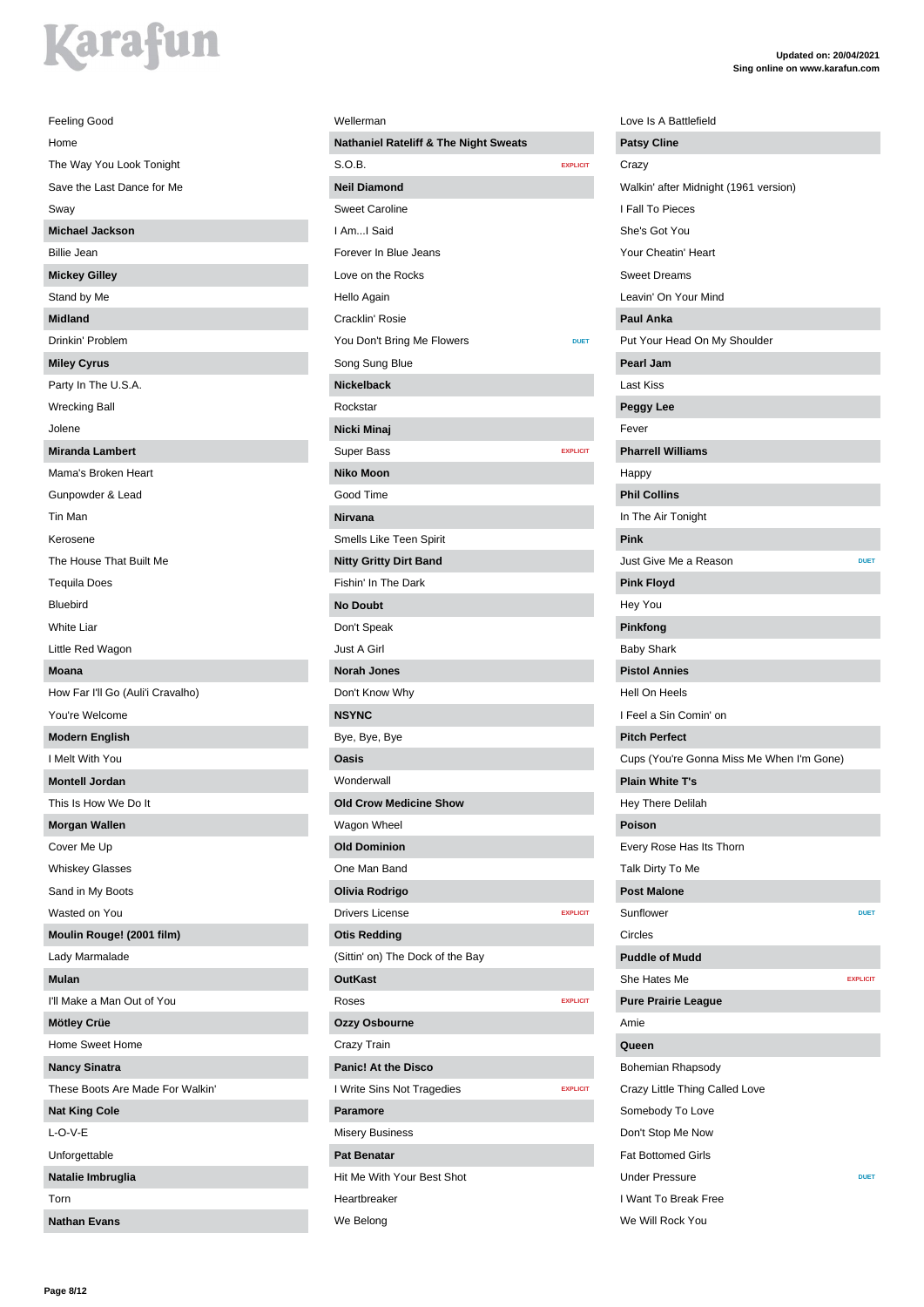| R. Kelly                                 |                 |
|------------------------------------------|-----------------|
| Ignition (Remix)                         |                 |
| R.E.M.                                   |                 |
| Losing My Religion                       |                 |
| Radiohead                                |                 |
| Creep                                    | <b>EXPLICIT</b> |
| <b>Randy Travis</b>                      |                 |
| Forever And Ever, Amen                   |                 |
| <b>Three Wooden Crosses</b>              |                 |
| Diggin' Up Bones                         |                 |
| I Told You So                            |                 |
| Deeper Than the Holler                   |                 |
| <b>Rascal Flatts</b>                     |                 |
| <b>Bless The Broken Road</b>             |                 |
| <b>Ray Charles</b>                       |                 |
| Georgia On My Mind                       |                 |
| <b>Ray Price</b>                         |                 |
| For The Good Times                       |                 |
| <b>Reba McEntire</b>                     |                 |
| Fancy                                    |                 |
| Does He Love You                         | <b>DUET</b>     |
| The Night the Lights Went Out in Georgia |                 |
| Why Haven't I Heard From You             |                 |
| <b>Red Hot Chili Peppers</b>             |                 |
| Under the Bridge                         |                 |
| Otherside                                |                 |
| Redbone                                  |                 |
| Come and Get Your Love                   |                 |
| Rehab                                    |                 |
| Bartender Song (Sittin' at a Bar)        |                 |
| <b>REO Speedwagon</b>                    |                 |
| I Can't Fight This Feeling Anymore       |                 |
| <b>Rick Astley</b>                       |                 |
| Never Gonna Give You Up                  |                 |
| <b>Rick Springfield</b>                  |                 |
| Jessie's Girl                            |                 |
| <b>Ricky Van Shelton</b>                 |                 |
| Statue Of A Fool                         |                 |
| I'll Leave This World Loving You         |                 |
| Life Turned Her That Way                 |                 |
| Rihanna                                  |                 |
| Love on the Brain                        | <b>EXPLICIT</b> |
| Take A Bow                               |                 |
| <b>Robbie Williams</b>                   |                 |
| Angels                                   |                 |
| <b>Roberta Flack</b>                     |                 |
| Killing Me Softly With His Song          |                 |
| <b>Rod Stewart</b>                       |                 |
| Have I Told You Lately                   |                 |
| Maggie May                               |                 |
| <b>Roger Miller</b>                      |                 |

### King of the Road **Ronnie Milsap** Lost In The Fifties Tonight (In The Still Of The Night) **Roy Orbison** Oh, Pretty Woman Only the Lonely Crying **Rufus Wainwright** Hallelujah **Rupert Holmes** Escape (The Piña Colada Song) **Ruth B** Lost Boy **Salt' N' Pepa** Shoop **Sam Cooke** A Change Is Gonna Come Bring It on Home to Me **DUET Sam Hunt** Body Like a Back Road **Sam Smith** I'm Not The Only One Stay With Me **Sammi Smith** Help Me Make It Through the Night **Santana** Smooth **Sara Bareilles** Gravity She Used To Be Mine **Sara Evans** Suds In The Bucket **Sarah McLachlan** Angel **Seal** Kiss From a Rose **Seether Broken Selena** Como la flor Bidi bidi bom bom **Semisonic** Closing Time **Seven Mary Three** Cumbersome **Shaggy** It Wasn't Me Angel **Shania Twain** Man! I Feel Like A Woman! Any Man Of Mine

| Whose Bed Have Your Boots Been Under? |                 |
|---------------------------------------|-----------------|
| Honey I'm Home                        |                 |
| You're Still The One                  |                 |
| That Don't Impress Me Much            |                 |
| <b>Shawn Mendes</b>                   |                 |
| Señorita                              | <b>DUET</b>     |
| Shinedown                             |                 |
| Simple Man                            |                 |
| Sia                                   |                 |
| Chandelier                            |                 |
| <b>Silk Sonic</b>                     |                 |
| Leave the Door Open                   |                 |
| <b>Simple Minds</b>                   |                 |
| Don't You (Forget About Me)           |                 |
| <b>Simply Red</b>                     |                 |
| <b>Holding Back The Years</b>         |                 |
| Sir Mix-a-Lot                         |                 |
| Baby Got Back                         | <b>EXPLICIT</b> |
| <b>Sixpence None the Richer</b>       |                 |
| Kiss Me                               |                 |
| <b>Slipknot</b>                       |                 |
| Snuff                                 |                 |
| <b>Smash Mouth</b>                    |                 |
| All Star                              |                 |
| <b>Snoop Dogg</b>                     |                 |
| <b>Gin And Juice</b>                  |                 |
| <b>Snow Patrol</b>                    |                 |
| Chasing Cars                          |                 |
| <b>Soft Cell</b>                      |                 |
| <b>Tainted Love</b>                   |                 |
| <b>Soggy Bottom Boys</b>              |                 |
| I Am a Man of Constant Sorrow         |                 |
| <b>Solomon Burke</b>                  |                 |
| Cry To Me                             |                 |
| Sonny & Cher                          |                 |
| I Got You Babe                        | <b>DUET</b>     |
| Soundgarden                           |                 |
| <b>Black Hole Sun</b>                 |                 |
| <b>Spice Girls</b>                    |                 |
| Wannabe                               |                 |
| <b>Staind</b>                         |                 |
| It's Been Awhile                      | <b>EXPLICIT</b> |
| <b>Stealers Wheel</b>                 |                 |
| Stuck in the Middle with You          |                 |
| <b>Steppenwolf</b>                    |                 |
| Born to Be Wild                       |                 |
| <b>Steve Earle</b>                    |                 |
| Copperhead Road                       |                 |
| <b>Steve Miller Band</b>              |                 |
| The Joker                             |                 |
|                                       |                 |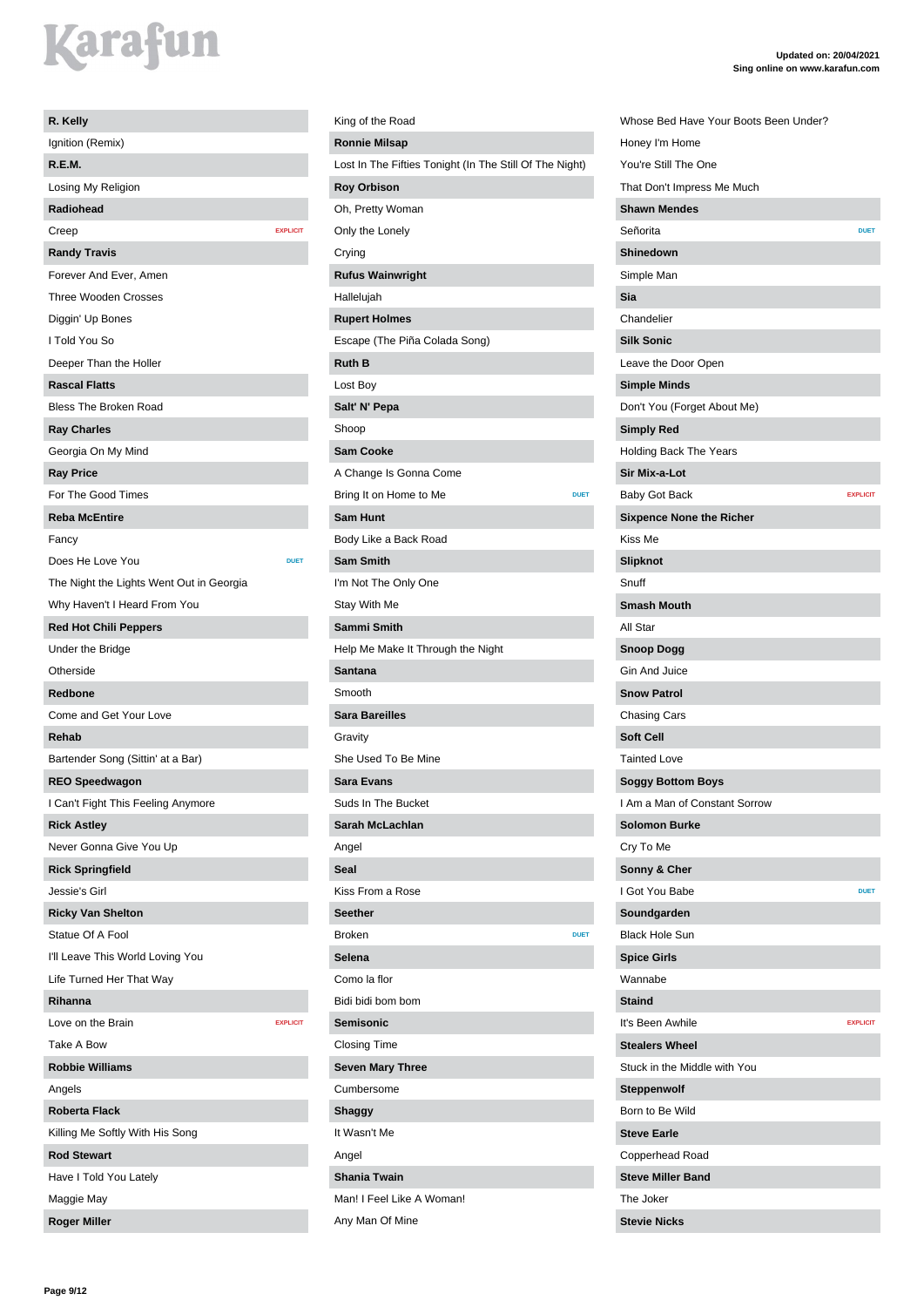| Leather And Lace                                           | <b>DUET</b>     |
|------------------------------------------------------------|-----------------|
|                                                            | <b>DUET</b>     |
| Stop Draggin' My Heart Around<br><b>Stevie Ray Vaughan</b> |                 |
| Pride and Jov                                              |                 |
| <b>Stevie Wonder</b>                                       |                 |
|                                                            |                 |
| Superstition                                               |                 |
| I Just Called To Say I Love You                            |                 |
| <b>Stone Temple Pilots</b>                                 |                 |
| Plush                                                      |                 |
| Interstate Love Song                                       |                 |
| <b>Styx</b>                                                |                 |
| Come Sail Away                                             |                 |
| <b>Sublime</b>                                             |                 |
| Santeria                                                   |                 |
| What I Got                                                 | <b>EXPLICIT</b> |
| <b>Badfish</b>                                             |                 |
| Sugarland                                                  |                 |
| Stay                                                       |                 |
| <b>Survivor</b>                                            |                 |
| Eye of the Tiger                                           |                 |
| <b>SWV</b>                                                 |                 |
| Weak                                                       |                 |
| Sylvia                                                     |                 |
| Nobody                                                     |                 |
| <b>T-Pain</b>                                              |                 |
| Buy U A Drank (Shawty Snappin)                             |                 |
| <b>Tammy Wynette</b>                                       |                 |
| Stand By Your Man                                          |                 |
| <b>Tangled</b>                                             |                 |
| I See The Light                                            | <b>DUET</b>     |
| <b>Tanya Tucker</b>                                        |                 |
| Delta Dawn                                                 |                 |
| Two Sparrows in a Hurricane                                |                 |
| <b>Taylor Swift</b>                                        |                 |
| Love Story                                                 |                 |
| You Belong With Me                                         |                 |
| Shake It Off                                               |                 |
| <b>Tears For Fears</b>                                     |                 |
| Everybody Wants to Rule the World                          |                 |
| <b>Tenacious D</b>                                         |                 |
| <b>Fuck Her Gently</b>                                     | <b>EXPLICIT</b> |
| Tribute                                                    | <b>EXPLICIT</b> |
| <b>Tevin Campbell</b>                                      |                 |
| Can We Talk?                                               |                 |
| <b>The Animals</b>                                         |                 |
| House Of The Rising Sun                                    |                 |
| The B-52's                                                 |                 |
| Love Shack                                                 | <b>DUET</b>     |
| <b>The Band</b>                                            |                 |
| The Weight                                                 |                 |
| The Band of Heathens                                       |                 |

### Hurricane **The Band Perry** Better Dig Two **The Beatles** Yesterday Come Together Let It Be Here Comes the Sun Twist and Shout Hey Jude Something I Saw Her Standing There The Long and Winding Road Oh! Darling **The Bellamy Brothers** Let Your Love Flow **The Big Bopper** Chantilly Lace **The Black Crowes** She Talks to Angels Hard to Handle **The Blues Brothers** Sweet Home Chicago **The Bodyguard** I Will Always Love You I Have Nothing **The Carpenters** Top of the World (They Long To Be) Close To You **The Chainsmokers Closer DUET The Champs** Tequila **The Charlie Daniels Band** Devil Went Down To Georgia **EXPLICIT** Long Haired Country Boy **The Chicks** Goodbye Earl Landslide Cowboy Take Me Away Travelin' Soldier Wide Open Spaces **The Commitments** Mustang Sally **The Commodores** Easy Brick House **The Cranberries** Zombie **The Darkness** I Believe In A Thing Called Love

| <b>The Divinyls</b>                       |                 |
|-------------------------------------------|-----------------|
| I Touch Myself                            |                 |
| <b>The Doors</b>                          |                 |
| People Are Strange                        |                 |
| Roadhouse Blues                           |                 |
| <b>The Drifters</b>                       |                 |
| <b>Under The Boardwalk</b>                |                 |
| Save the Last Dance for Me                |                 |
| <b>The Everly Brothers</b>                |                 |
| All I Have To Do Is Dream                 |                 |
| Bye Bye Love                              |                 |
| <b>The Foundations</b>                    |                 |
| <b>Build Me Up Buttercup</b>              |                 |
| <b>The Fugees</b>                         |                 |
| Killing Me Softly                         |                 |
| <b>The Georgia Satellites</b>             |                 |
| Keep Your Hands To Yourself               |                 |
| <b>The Greatest Showman</b>               |                 |
| A Million Dreams                          |                 |
| Never Enough                              |                 |
| This Is Me                                |                 |
| <b>Rewrite the Stars</b>                  | <b>DUET</b>     |
| The Highwaymen                            |                 |
| Highwayman                                |                 |
| The Jeff Healey Band                      |                 |
| Angel Eyes                                |                 |
| <b>The Judds</b>                          |                 |
| Grandpa (Tell Me 'Bout The Good Old Days) |                 |
| Mama He's Crazy                           |                 |
| <b>Have Mercy</b>                         |                 |
| The Kentucky Headhunters                  |                 |
| Walk Softly On This Heart Of Mine         |                 |
| The Lion King (1994 film)                 |                 |
| Can You Feel The Love Tonight             |                 |
| Hakuna Matata                             |                 |
| The Little Mermaid (1989 film)            |                 |
| Part Of Your World                        |                 |
| Poor Unfortunate Souls                    |                 |
| The Mamas and the Papas                   |                 |
| Dream a Little Dream of Me                |                 |
| California Dreamin'                       | <b>DUET</b>     |
| <b>The Marshall Tucker Band</b>           |                 |
| Can't You See                             |                 |
| <b>The Monkees</b>                        |                 |
| I'm a Believer                            |                 |
|                                           |                 |
| Daydream Believer                         |                 |
| The Notorious B.I.G.                      | <b>EXPLICIT</b> |
| Juicy                                     |                 |
| <b>The Oak Ridge Boys</b><br>Elvira       |                 |
|                                           |                 |
| The Outfield                              |                 |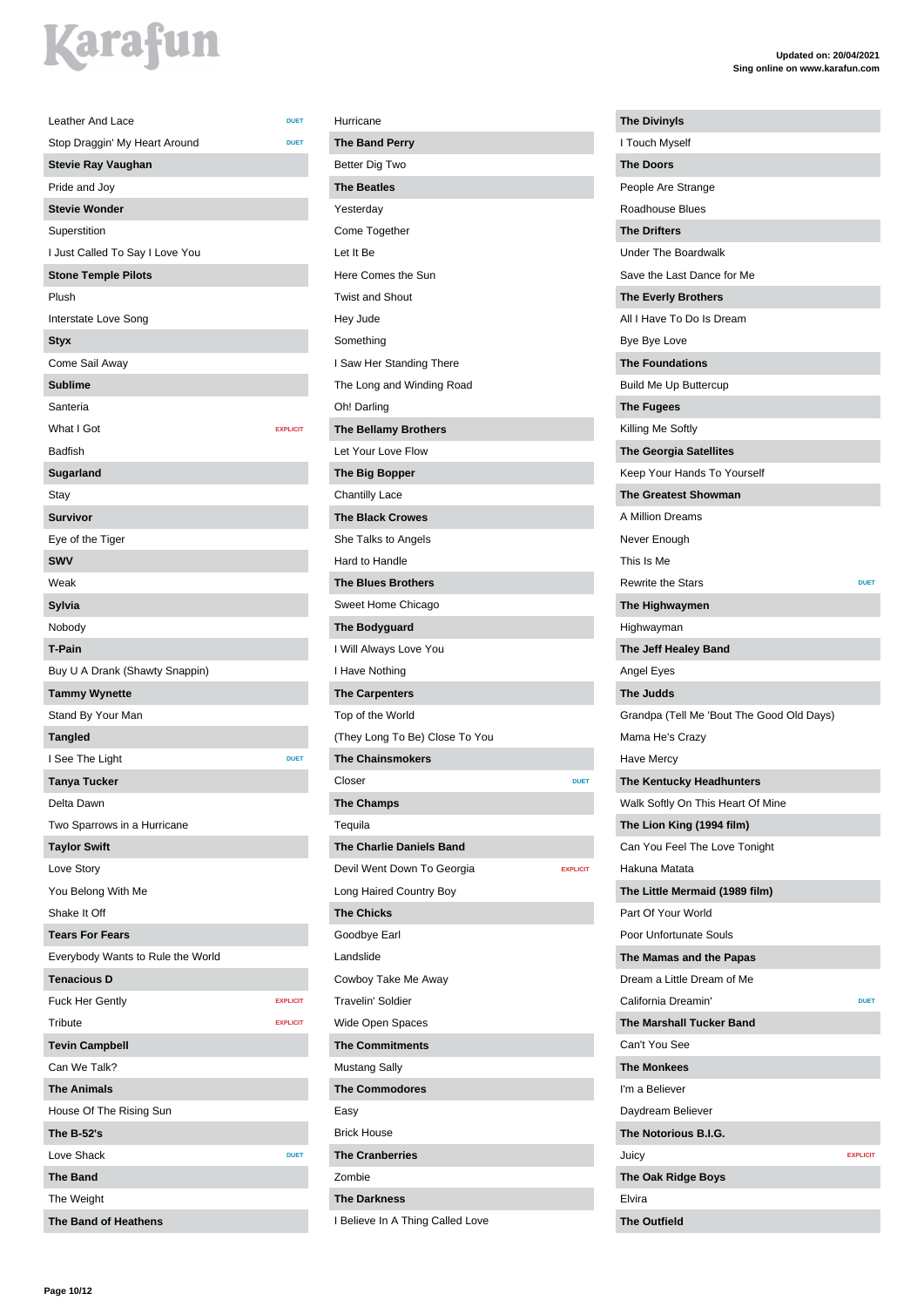| Your Love                            |                 |
|--------------------------------------|-----------------|
| The Phantom of the Opera (2004 film) |                 |
| The Phantom of the Opera             | <b>DUET</b>     |
| The Phantom of the Opera (musical)   |                 |
| The Music of the Night               |                 |
| All I Ask of You                     | <b>DUET</b>     |
| <b>The Platters</b>                  |                 |
| Only You (And You Alone)             |                 |
| <b>The Pointer Sisters</b>           |                 |
| Fire                                 |                 |
| <b>The Police</b>                    |                 |
| Every Breath You Take                |                 |
| <b>The Proclaimers</b>               |                 |
| I'm Gonna Be (500 Miles)             |                 |
| <b>The Righteous Brothers</b>        |                 |
| <b>Unchained Melody</b>              |                 |
| You've Lost That Loving Feeling      |                 |
| The Rocky Horror Picture Show (film) |                 |
| <b>Sweet Transvestite</b>            |                 |
| <b>The Rolling Stones</b>            |                 |
| Paint It Black                       |                 |
| Honky Tonk Women                     |                 |
| <b>Wild Horses</b>                   |                 |
| <b>The Ronettes</b>                  |                 |
| Be My Baby                           |                 |
| <b>The Searchers</b>                 |                 |
| Love Potion No. 9                    |                 |
| <b>The Shirelles</b>                 |                 |
| Will You Love Me Tomorrow            |                 |
| <b>The Stray Cats</b>                |                 |
| <b>Stray Cat Strut</b>               |                 |
| <b>The Sugarhill Gang</b>            |                 |
| Rapper's Delight                     |                 |
| <b>The Temptations</b>               |                 |
| My Girl                              |                 |
| <b>The Toadies</b>                   |                 |
| Possum Kingdom                       |                 |
| <b>The Tokens</b>                    |                 |
| The Lion Sleeps Tonight              |                 |
| <b>The Wallflowers</b>               |                 |
| One Headlight                        |                 |
| <b>The Weeknd</b>                    |                 |
| <b>Blinding Lights</b>               |                 |
| <b>Save Your Tears</b>               | <b>EXPLICIT</b> |
| The Wizard of Oz                     |                 |
| Somewhere Over the Rainbow           |                 |
| <b>Third Eye Blind</b>               |                 |
| Semi-Charmed Life                    |                 |
| <b>Three Dog Night</b>               |                 |
| Never Been to Spain                  |                 |
| <b>Tiffany</b>                       |                 |

| I Think We're Alone Now                        |
|------------------------------------------------|
| <b>Tim McGraw</b>                              |
| Don't Take The Girl                            |
| It's Your Love<br><b>DUET</b>                  |
| Live Like You Were Dying                       |
| I Like It, I Love It                           |
| <b>Tina Turner</b>                             |
| <b>Proud Mary</b><br><b>DUET</b>               |
| What's Love Got to Do with It                  |
| The Best                                       |
| TLC                                            |
| No Scrubs                                      |
| Waterfalls                                     |
| <b>Toby Keith</b>                              |
| I Love This Bar                                |
| Beer For My Horses<br><b>DUET</b>              |
| Should've Been A Cowboy                        |
| Courtesy Of The Red, White And Blue (The Angry |
| As Good As I Once Was                          |
| Red Solo Cup                                   |
| <b>Tom Jones</b>                               |
| It's Not Unusual                               |
| Delilah                                        |
| Green Green Grass of Home                      |
| I'll Never Fall in Love Again                  |
| <b>Tom Petty</b>                               |
| Free Fallin'                                   |
| Mary Jane's Last Dance                         |
| I Won't Back Down                              |
| Breakdown                                      |
| American Girl                                  |
| You Don't Know How It Feels                    |
| <b>Tommy Tutone</b>                            |
| 867-5309 / Jenny                               |
| <b>Tones and I</b>                             |
| Dance Monkey                                   |
| <b>Toni Braxton</b>                            |
| Unbreak My Heart                               |
| <b>Tony Bennett</b>                            |
| I Left My Heart In San Francisco               |
| Tony Orlando & Dawn                            |
| <b>Knock Three Times</b>                       |
| Toto                                           |
| Africa                                         |
| <b>Toy Story</b>                               |
| You've Got a Friend in Me                      |
| <b>Trace Adkins</b>                            |
| Honky Tonk Badonkadonk                         |
| <b>Tracy Byrd</b>                              |
| The Keeper Of The Stars                        |
| <b>Watermelon Crawl</b>                        |

| <b>Tracy Lawrence</b>                |                 |
|--------------------------------------|-----------------|
| Paint Me A Birmingham (2003 version) |                 |
| <b>Train</b>                         |                 |
| Drops of Jupiter (Tell Me)           |                 |
| <b>Travis Tritt</b>                  |                 |
| Anymore                              |                 |
| T-R-O-U-B-L-E                        |                 |
| Help Me Hold On                      |                 |
| <b>Trey Lewis</b>                    |                 |
| Dicked Down in Dallas                | <b>EXPLICIT</b> |
| <b>Trisha Yearwood</b>               |                 |
| She's in Love with the Boy           |                 |
| <b>Trolls</b>                        |                 |
| Can't Stop The Feeling               |                 |
| <b>Tyler Childers</b>                |                 |
| <b>Feathered Indians</b>             | <b>EXPLICIT</b> |
| Whitehouse Road                      |                 |
| <b>UB40</b>                          |                 |
| Red, Red Wine                        |                 |
| <b>Uncle Kracker</b>                 |                 |
| Drift Away                           | <b>DUET</b>     |
| <b>Follow Me</b>                     |                 |
| Usher                                |                 |
| Nice And Slow                        |                 |
| U Got It Bad                         |                 |
| <b>Van Morrison</b>                  |                 |
| Brown Eyed Girl                      |                 |
| Into The Mystic                      |                 |
| <b>Vanessa Carlton</b>               |                 |
| A Thousand Miles                     |                 |
| Vanilla Ice                          |                 |
| Ice Ice Baby                         |                 |
| <b>Village People</b>                |                 |
| Y.M.C.A.                             |                 |
| <b>Vince Gill</b>                    |                 |
| Go Rest High On That Mountain        |                 |
| <b>Walk The Moon</b>                 |                 |
| Shut Up And Dance                    |                 |
| <b>Warren G</b>                      |                 |
| Regulate                             |                 |
| <b>Waylon Jennings</b>               |                 |
| Luckenbach, Texas                    | <b>DUET</b>     |
| Weezer                               |                 |
| Say It Ain't So                      |                 |
| Wheatus                              |                 |
| Teenage Dirtbag                      |                 |
| <b>Whitney Houston</b>               |                 |
|                                      |                 |
| I Wanna Dance with Somebody          |                 |
| Saving All My Love For You           |                 |
| <b>Wilbert Harrison</b>              |                 |